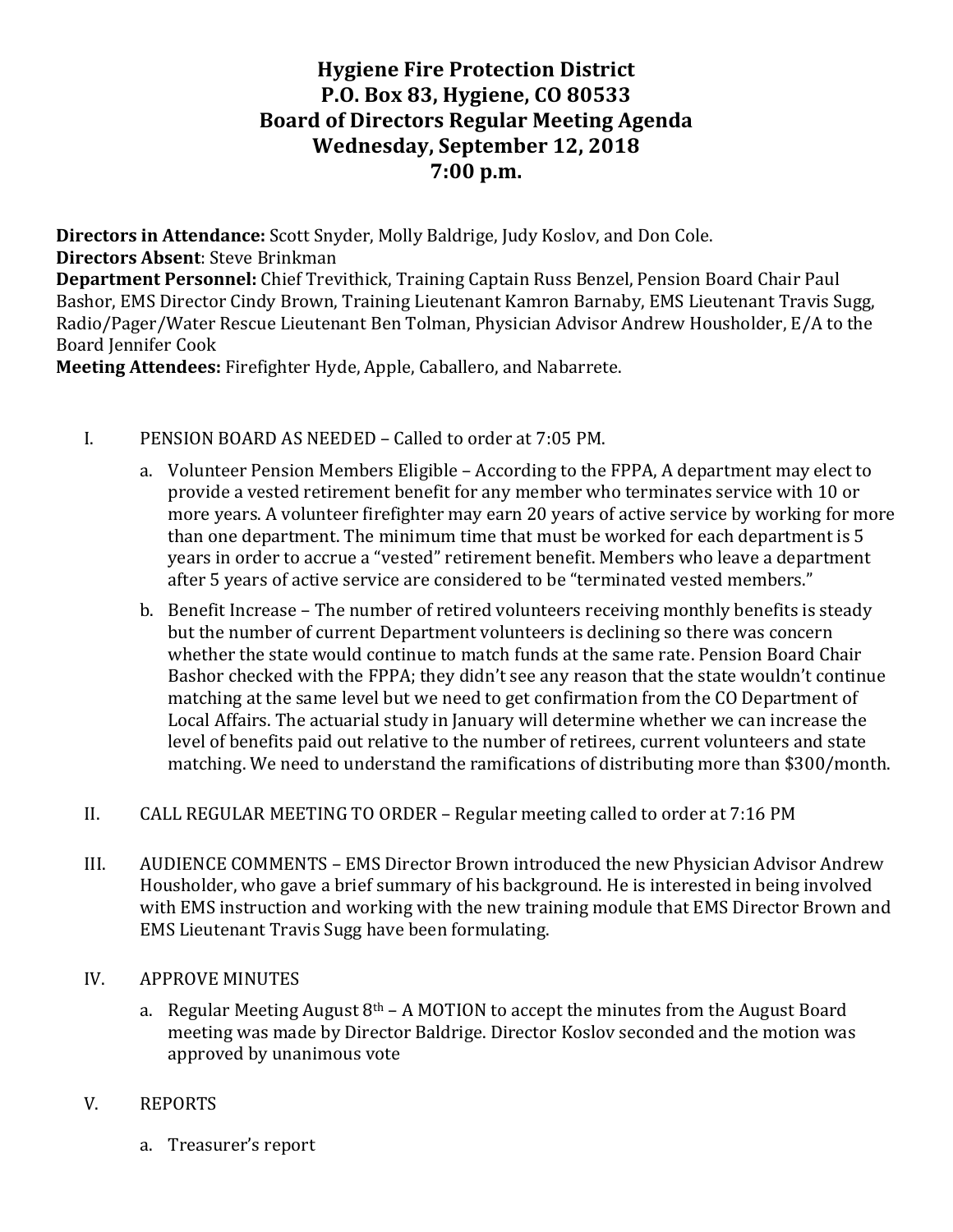- i. August Financials Review and discussion of the documents provided by Director Baldrige ahead of time. There is nothing unusual or of concern. We are in a very good financial position for the year; we are over 100% of projected income and two Department members are also working on applying for grants. Additionally, we are far below the amount budgeted for expenses. The largest remaining expense is the annual lease payment for the brush truck.
	- 1. Chief Trevithick and Director Baldrige will make an initial presentation of the 2019 budget at the October meeting and submit the revised version at the public budget meeting in November.
- b. Secretary's report
	- i. Upcoming deadlines October  $15<sup>th</sup>$  is the deadline for the Treasurer to present the 2019 budget to the Board.
		- 1. At the August meeting the Board decided to hold regular monthly study sessions on the first Saturday of each month. The Secretary is required to post notices of all Board gatherings, including study sessions, listing their dates, times and locations. Director Koslov brought copies of the notices that she planned to file with the state. The Board agreed that most of the ongoing issues had been resolved and that committing to ongoing monthly study session was no longer necessary. The Board will continue with regular Board meetings and schedule study sessions only as needed. Chief Trevithick will take down the list of meetings that include Saturday study sessions and replace them with the list of regular Wednesday Board meetings. Director Koslov will provide him with additional laminated copies.
	- ii. Archive & Retention Project Temporarily put on hold due to medical issues.
- c. Chief's Report
	- i. Monthly Statistics
		- 1. There were 16 calls in August, 13 for medical services and 3 for fire.
		- 2. YTD there have been 173 calls, including 129 EMS calls. Approximately 75% of all calls are for medical services.
		- 3. Majority of response times for the Department are under 10 minutes. AMR response times average around 20 minutes.
		- 4. The average number of responders on a call is 6-8.
		- 5. Director Baldrige requested that Lieutenant Tolman add a slide showing the location of the incidents by zone in order to evaluate response times within a geographical context.
			- Director Baldrige also requested that the performance report include map of the District marked with the location of each incident. Over time, we will be able to get a visual sense of what areas of the District are more "high risk."
	- ii. Wildland Deployment Policy Chief Trevithick typed and distributed it to a few people within the Department for review. He will incorporate any suggestions or corrections and forward the updated version to the Board members by Friday, September 14<sup>th</sup>.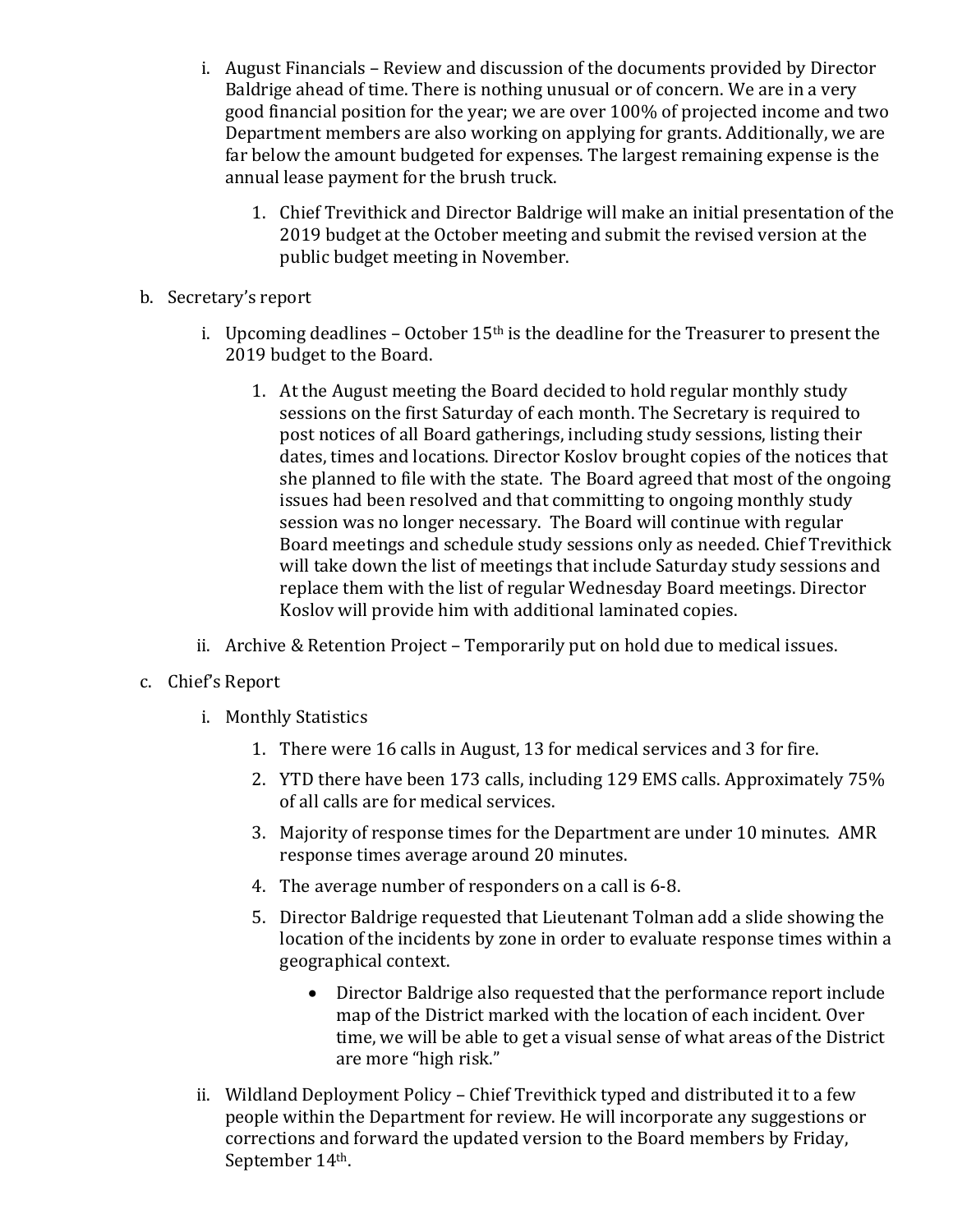- iii. 2831 Vehicle Title The title has been secured and Chief Trevithick will pick it up
- iv. IT Program Chief Trevithick met with Auxiliary Volunteer Bob Barnaby and they are working on merging systems between the bunkhouse and the station in order to minimize costs and streamline efficiencies.
	- 1. Chief Trevithick is also trying to coordinate a time to meet with Brian Sanders, a District resident who is going to help set up the new website. In the meantime, Brian is going to evaluate the current website and prepare some ideas for how it could be re-designed.
- v. Job Descriptions: Volunteer Chief, Part-time Paid Administrator Chief Trevithick re-sent both job descriptions that he wrote to the Board. The Board will review the descriptions at the next study session on October 6<sup>th</sup> and come to the October Board meeting with comments and corrections.
- vi. New Position: Training Administrator Chief Trevithick sent a description to all Board members. The Board will review the description at the next study session on October 6<sup>th</sup> and come to the October Board meeting with comments and corrections. They will also discuss how the new administrative positions might affect the budget.
- vii. Other Issues & Opportunities
	- 1. A couple has a property that is located  $\frac{1}{2}$  in the Hygiene Fire Protection District and  $\frac{1}{2}$  in the Mountain View Fire Protection District. They are requesting that Hygiene exclude their property so that they can fully join Mountain View. Because HFPD receives tax income from all properties that are served by the Fire Protection District, Hygiene must legally renounce responsibility for protecting that portion of their property and relinquish claim to those property taxes.
		- The Board agreed to allow the couple to withdraw their portion of property from the HFPD under the condition that the couple pays all administrative and/or legal costs. Chief Trevithick will contact the couple and let them know the Board's decision and make it clear that the HFPD will not be responsible for *any* expenses as a result of their withdrawal from our District.
	- 2. Chief Trevithick passed around thank you cards that were recently sent to the Department in appreciation of their excellent work.
	- 3. Two members were deployed on wildland fires and Chief Trevithick would like the Department to front deployment pay until the federal government issues payment. The Board will review the wildland deployment policy and make a decision on offering interim compensation at the study session on October 6<sup>th</sup>.
- viii. Operations Assessment: Emergency Medical Response Four people took and passed the recent EMR class. Everyone is now certified, except two people who are currently going through training. We are holding proctored National Registry tests later this month and those who pass will be included in the national register. EMS Director Brown and EMS Lieutenant Sugg met with the new Physician Advisor, Andrew Housholder, to discuss the direction of the Department and develop an agenda to meet training-based goals. Because the call volume at the Department is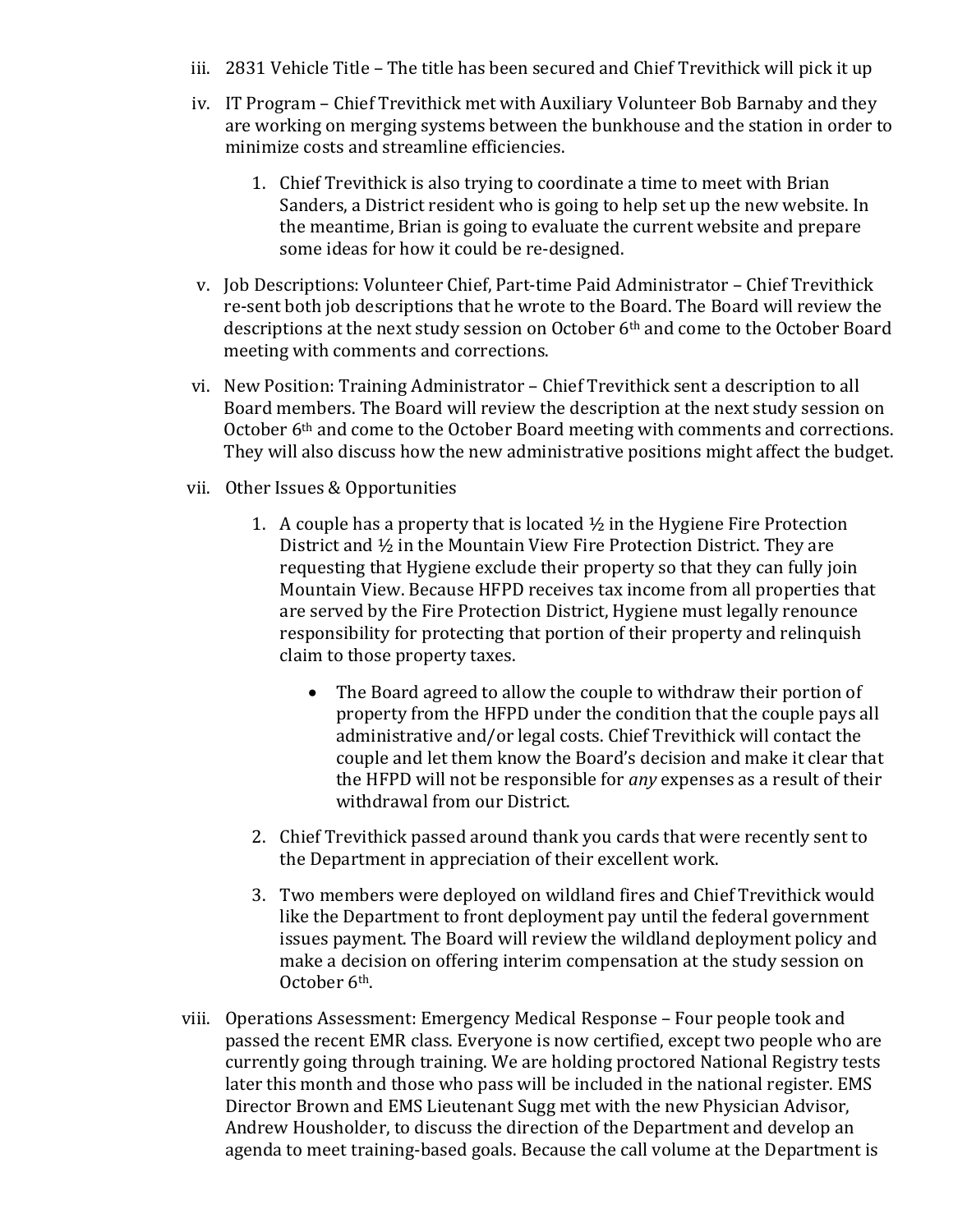low compared to a full time position, EMS Lieutenant Sugg is going to change the program to maintain hands-on familiarity with a wider variety of skills and get additional certifications. They will do quarterly assessments to determine program weaknesses and see where training needs to be improved or emphasized.

- ix. Operations Assessment: Rescue Response Training Lieutenant Barnaby presented a slideshow of the operational structure of the Department. He emphasized that the strength and weaknesses of the various operational components are dictated by: Funds, Timing, Priority, and Standards.
	- 1. HFPD does not offer all services because funding restricts offerings to those that occur with reasonable frequency. There is no justification to invest in training and equipment for rarely needed services, particularly when mutual aid agreements fill the holes.
	- 2. The managers of each area within the Department are conscious of deficiencies within their respective areas and they submit budget requests with the goal of addressing these issues.
	- 3. The Board is looking for a "State of the Department" to better understand the Department's strengths and challenges in order to build improvements into the budget for both the near and long term.
		- At the October  $6<sup>th</sup>$  study session, Chief Trevithick will walk Board members through each service the Department could conceivable need to provide and let the members know which ones are covered, which ones rely on mutual aid, and how frequently each of them occur, in order to help the Board plan long term budgeting goals.

# VI. OLD BUSINESS

- a.  $501(c)(3)$  (Molly/Steve) The lawyers sent Director Baldrige templates for the Bylaws and Articles of Incorporation for the  $501(c)(3)$  to set up the entity that will apply for nonprofit status. Our attorney will operate as the registered agent for the new organization. The nonprofit Board will consist of 2 regular Board members (Steve Brinkman and Molly Baldrige), 2 members of the Association (Kamron Barnaby and Ben Tolman), and one community member (TBD). Director Koslov suggested that the community member come from one of the local businesses that have a history of supporting the HFPD by donating funds, goods or services. It should also be someone who is very involved in the community and is on good terms with the residents. Some names were proposed but no decision was made.
	- i. Director Baldrige will send the Bylaws and Articles of Incorporation to the members of the nonprofit Board for review and amendment as needed. Steve Brinkman will review them for the Board and FF Barnaby or Tolman will review the docs for the Department. When the documents are finalized, Director Baldrige will send them to the attorney to file with the state for  $501(c)(3)$  status.
	- ii. Director Snyder requested the Director Baldrige get clarity from the attorney on the expected cost for him to serve as the registered agent and find out what legal requirements or filings come with maintaining a  $501(c)(3)$ .
		- 1. Director Baldrige will give a progress report at the October Board meeting.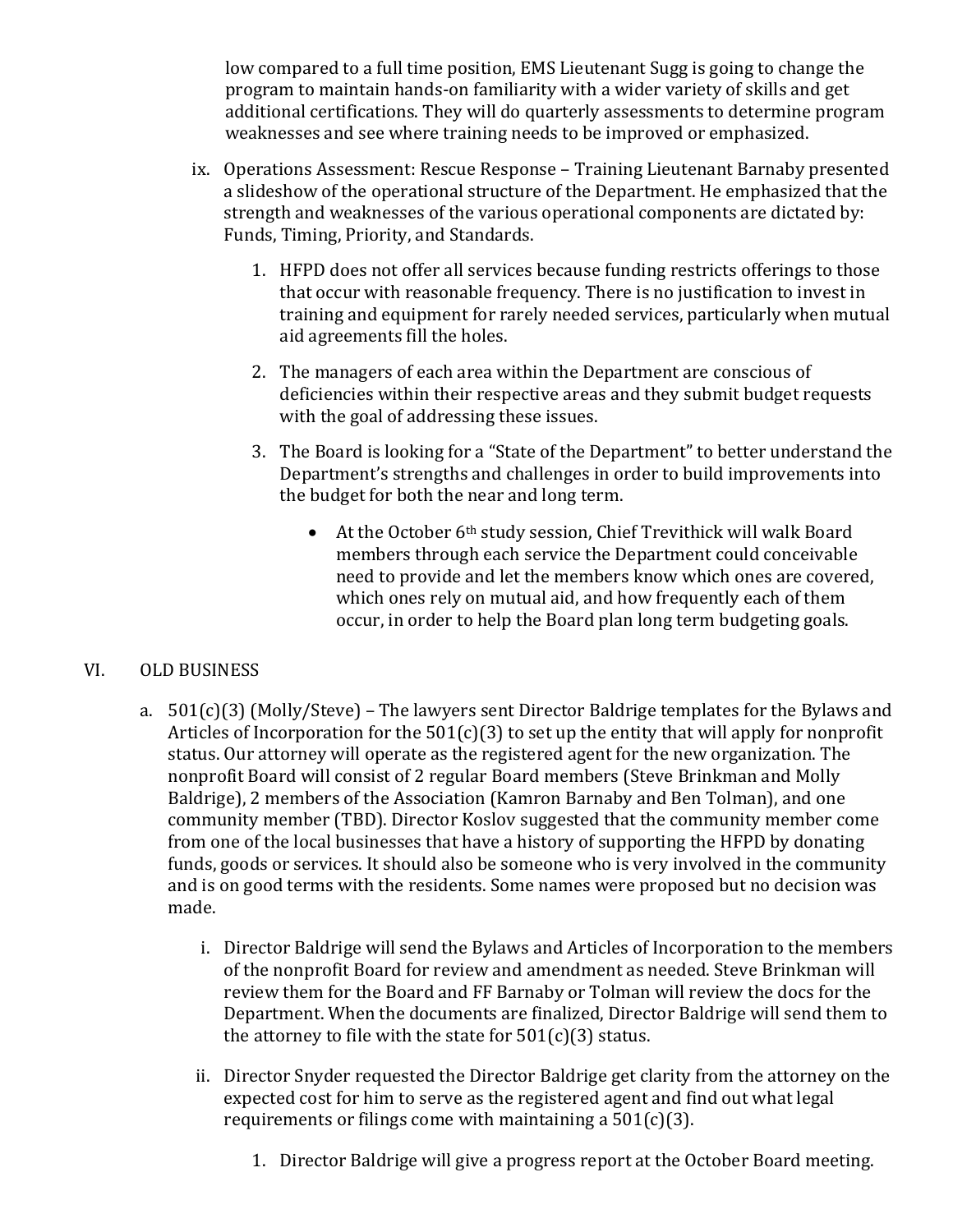- b. Alcohol & Drug Policy (Steve) Chief Trevithick sent the Association policy on Alcohol and Drugs to the Board. Once the Board has reviewed and approved it, the policy will apply to all members and associates of the Department.
- c. Weapons Policy: Paul Bashor will research with insurance
	- i. Pension Board Chair Bashor called the insurance company to get more information on weapons and events. He used the rifle that was auctioned off at the pancake supper as a reference. We currently have a basic liability policy that applies to first responders but doesn't cover these types of events. We could purchase 1-day event coverage and the agent will look into costs and send some quotes.
	- ii. Under our insurance, the only person authorized to carry a weapon is the Fire Marshal.
	- iii. The Department needs to be careful when drafting a weapons policy to ensure that it written in a way that it does not conflict with constitutional rights. Pension Board Chair Bashor recommended that the Board consult our attorney before implementing a weapons policy.
- d. Gallagher (Scott) Director Snyder emailed Director Koslov's contact at Boulder County but he has not received a response. The Board would like to better understand the impact of the Gallagher amendment before considering action to try and override it. Director Koslov will get someone from the county to come talk to the Board, either at a regular meeting or a study session.
- e. County Ambulance Contract (Scott) AMR won the contract and will be partially subsidized by the County. Neither Chief Trevithick nor Director Snyder could confirm whether AMR had actually signed their contract but all signs indicate that they will.
- f. BOD Bylaws  $(Molly) A MOTION$  to approve the bylaws as currently written was made by Director Koslov and seconded by Director Cole. Approved by unanimous vote.
- g. Roof (Adam) The contracts were signed and the work has been completed. FF Turner is working with the installer and the company that provided the materials to get warranties in place.
- h. Steak Dinner on September  $22^{nd}$  Invitations will go to all current and retired District Firefighters and each can bring one guest. A sign-up sheet is posted. The dinner will be held at the bunkhouse.
- i. Christmas Party, December  $7<sup>th</sup>$  No discussion

## VII. NEW BUSINESS

a. Assistant Chief Status (Don) - Director Cole asked Chief Trevithick if he is planning to appoint an Assistant Chief. Chief Trevithick reported that he would fill the role tomorrow if the right person presents him/herself but he doesn't want to fill the role just for the sake of filling the role. The Assistant Chief needs to have the right certifications and qualifications and must be available to be at the Department when CT is not. However, if the there are duties or responsibilities that the Board feels are not being addressed, Chief Trevithick will make hiring an Assistant a priority.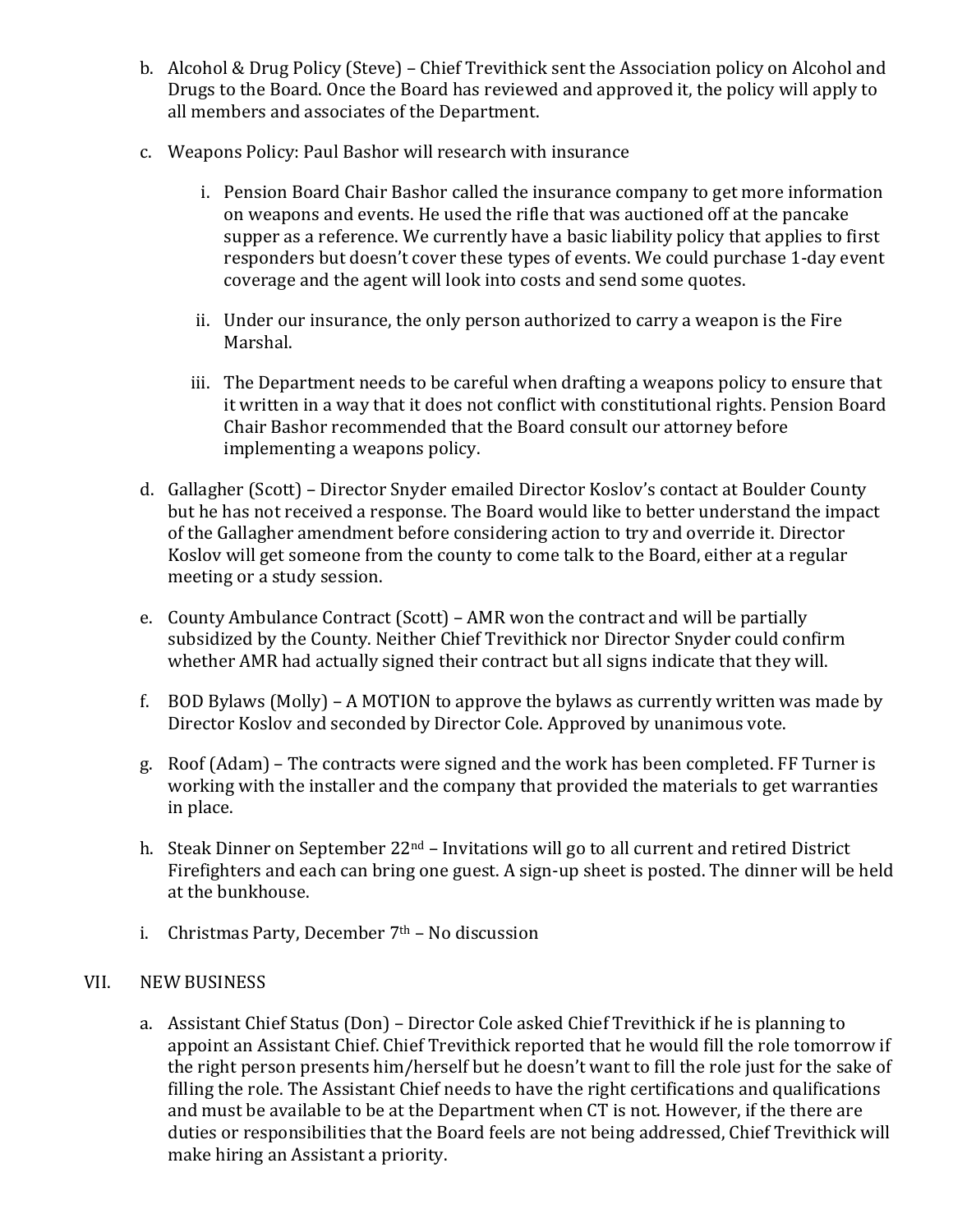- b. Study Session Agenda, October 6<sup>th</sup>
	- i. Job Descriptions
	- ii. Assessments
	- iii. Wildland policy
	- iv. Gallagher Amendment if Director Koslov can get someone from the Assessor's Office to come to the meeting
	- v. 2019 budget
- c. Kawasaki offers Fire Departments the opportunity to "test drive" some of their apparatus at no cost for up to a year. The Department is responsible for maintenance and repairs but is not required to make any payments to Kawasaki before, during or after. Once the year is up, the apparatus reverts back to Kawasaki and they sell it at a discount. Training Lieutenant Barnaby was able to secure a Kawasaki Side x Side for the Department for one year. Chief Trevithick will send the Board a copy of the contract with Kawasaki.
- VIII. ADJOURNMENT A MOTION to adjourn the meeting was made by Director Cole at 9:30 PM. Director Koslov seconded and the motion was approved by unanimous vote.

Motion/Resolution Summary:

- MOTION to accept the minutes from the August Board meeting
- MOTION to approve the bylaws as currently written
- MOTION to adjourn the meeting

## **ACTION ITEMS:**

## **Chief Trevithick**

- Take down the list of meetings that include Saturday study sessions and replace them with the list of regular Wednesday Board meetings
- Send the updated version of the Wildland Deployment Policy to all Board members by Friday, September 14th
- $-$  Pick up the title for 2831
- Contact the couple whose property is  $\frac{1}{2}$  in the HFPD and let them know the Board's decision. Make it clear that the HFPD will not be responsible for *any* expenses as a result of their withdrawal from our District.
- At the study session on October  $6<sup>th</sup>$ , walk the Board through each service that Department could conceivable be called up on to provide and let them know which ones are covered, which ones rely on mutual aid, and how frequently each of them occur in order to help the Board plan long term budgeting goals.
- Send the Board a copy of the contract with Kawasaki